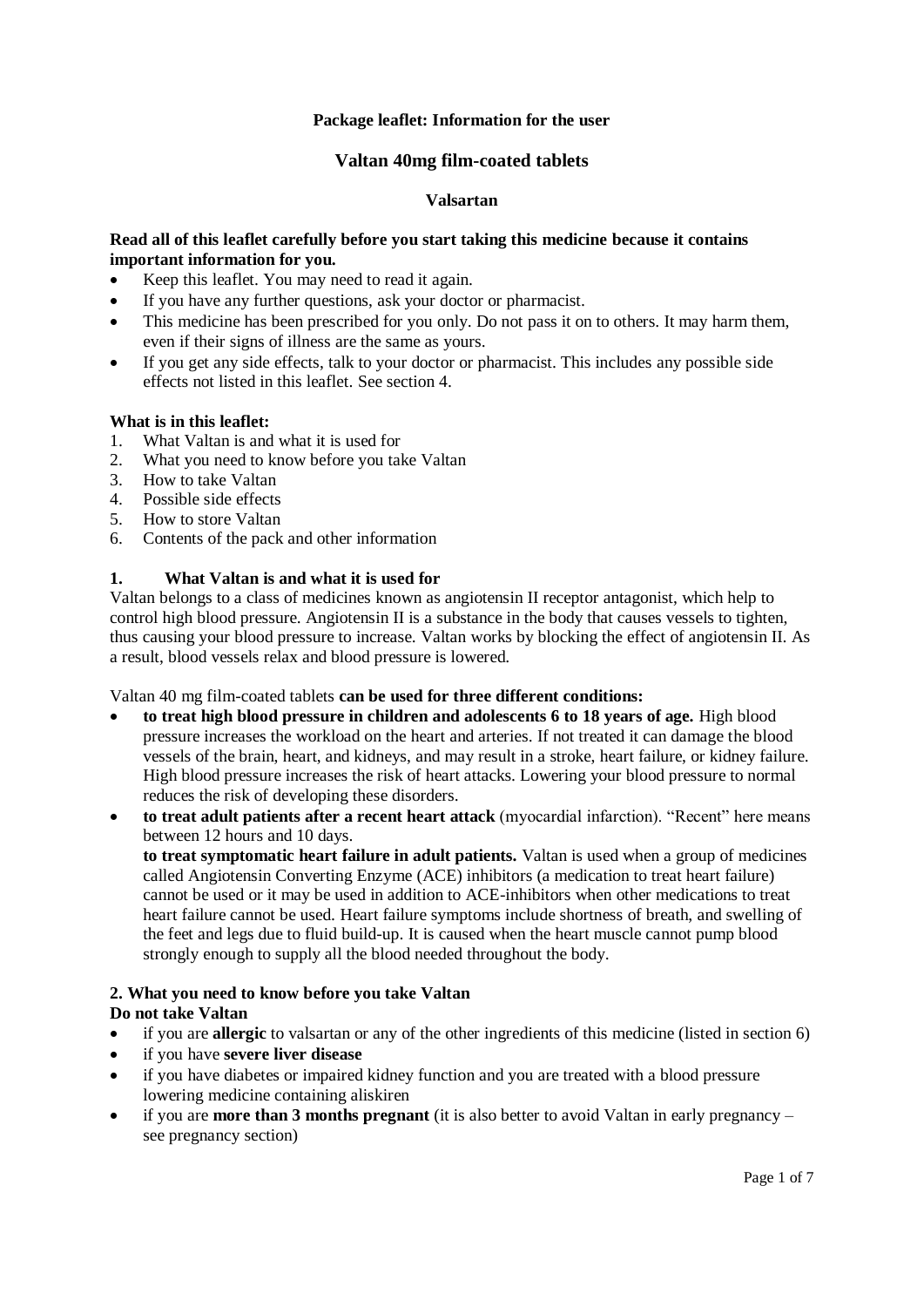# **If any of these apply to you, do not take Valtan.**

### **Warnings and precautions**

Talk to your doctor or pharmacist before taking Valtan

- if you have liver disease
- if you have severe kidney disease or if you are undergoing dialysis
- if you are suffering from a narrowing of the kidney artery
- if you have recently undergone kidney transplantation (received a new kidney)
- if you are treated after a heart attack or for heart failure, your doctor may check your kidney function
- if you have severe heart disease other than heart failure or heart attack
- if you are taking medicines that increase the amount of potassium in your blood. These include potassium supplements or salt substitutes containing potassium, potassium-sparing medicines and heparin. It may be necessary to check the amount of potassium in your blood at regular intervals
- if you are below 18 years of age and you take Valtan in combination with other medicines that inhibit the renin angiotensin aldosterone system (medicines that lower blood pressure), your doctor may check your kidney function and the amount of potassium in your blood at regular intervals
- if you suffer from aldosteronism. This is a disease in which your adrenal glands make too much of the hormone aldosterone. If this applies to you, the use of Valtan is not recommended
- if you have lost a lot of fluid (dehydration) caused by diarrhoea, vomiting, or high doses of water tablets (diuretics)
- if you have experienced swelling, particularly of the face and throat, while taking other medicines (including angiotensin converting enzyme inhibitors). If you get these symptoms, when you are taking this medicine, stop taking this medicine and contact your doctor straight away. You should never take this medicine or any other valsartan containing medicines again
- you must tell your doctor if you think you are (or might become) pregnant. Valtan is not recommended in early pregnancy, and must not be taken if you are more than 3 months pregnant, as it may cause serious harm to your baby if used at that stage (see pregnancy section)
- if you are taking any of the following medicines used to treat high blood pressure:
	- an ACE-inhibitor (for example enalapril, lisinopril, ramipril), in particular if you have diabetes-related kidney problems
	- aliskiren
- if you are being treated with an ACE-inhibitor together with certain other medicines to treat your heart failure, which are known as mineralocorticoid receptors antagonists (MRA) (for example spironolactone, eplerenone) or betablockers (for example metoprolol)

Your doctor may check your kidney function, blood pressure, and the amount of electrolytes (e.g. potassium) in your blood at regular intervals.

See also information under the heading "Do not take Valtan"

### **Other medicines and Valtan**

Tell your doctor or pharmacist if you are taking, have recently taken or might take any other medicines.

The effect of the treatment can be influenced if Valtan is taken together with certain other medicines. Your doctor may need to change your dose and/or to take other precautions, or in some cases to stop taking one of the medicines. This applies to both prescription and non-prescription medicines, especially:

**other medicines that lower blood pressure**, especially **water tablets** (diuretics)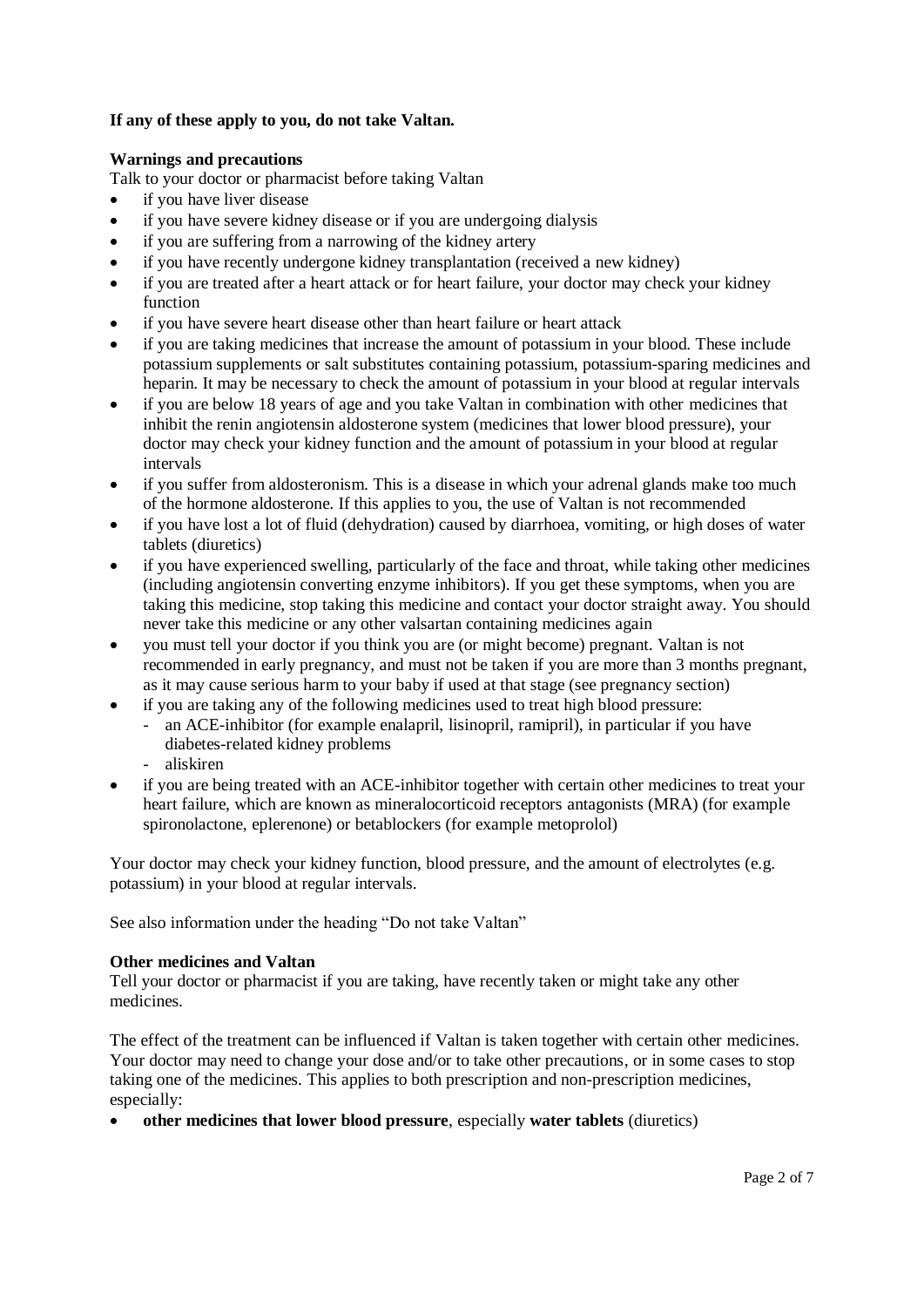- **medicines that increase the amount of potassium** in your blood. These include potassium supplements or salt substitutes containing potassium, potassium-sparing medicines and heparin.
- **certain type of pain killers** called non-steroidal anti-inflammatory medicines (**NSAIDs**)
- **• lithium**, a medicine used to treat some types of psychiatric illness
- some antibiotics (rifamycin group), a drug used to protect against transplant rejection (ciclosporin) or an antiretroviral drug used to treat HIV/AIDS infection (ritonavir). These drugs may increase the effect of Valtan.
- if you are taking an ACE-inhibitor or aliskiren (see also information under the headings "Do not take Valtan" and "Warnings and precautions")
- if you are being treated with an ACE-inhibitor together with certain other medicines to treat your heart failure, which are known as mineralocorticoid receptors antagonists (MRA) (for example spironolactone, eplerenone) or betablockers (for example metoprolol)

### **In addition:**

 if you are being **treated after a heart attack**, a combination with **ACE inhibitors** (a medication to treat heart attack) is not recommended

### **Valtan with food and drink**

You can take Valtan with or without food.

## **Pregnancy and breast-feeding**

If you are pregnant or breast-feeding, think you may be pregnant or are planning to have a baby, ask your doctor or pharmacist for advice before taking this medicine.

- **You must tell your doctor if you think that you are (or might become) pregnant**. Your doctor will normally advise you to stop taking Valtan before you become pregnant or as soon as you know you are pregnant, and will advise you to take another medicine instead of Valtan. Valtan is not recommended in early pregnancy, and must not be taken when more than 3 months pregnant, as it may cause serious harm to your baby if it is used after the third month of pregnancy.
- **Tell your doctor if you are breast-feeding or about to start breast-feeding.** Valtan is not recommended for mothers who are breast-feeding, and your doctor may choose another treatment for you if you wish to breast-feed, especially if your baby is newborn, or was born prematurely.

### **Driving and using machines**

Before you drive a vehicle, use tools or operate machines, or carry out other activities that require concentration, make sure you know how Valtan affects you. Like many other medicines used to treat high blood pressure, Valtan may cause dizziness and affect the ability to concentrate.

### **Valtan contains milk sugar (lactose) and sodium**

If you have been told by your doctor that you have an intolerance to some sugars, contact your doctor before taking this medicinal product.

This medicine contains less than 1 mmol sodium (23 mg) per film-coated tablet, that is to say essentially 'sodium-free'.

### **3. How to take Valtan**

Always take this medicine exactly as your doctor has told you. Check with your doctor or pharmacist if you are not sure. People with high blood pressure often do not notice any signs of this problem. Many may feel quite normal. This makes it all the more important for you to keep your appointments with the doctor even if you are feeling well.

### **Children and adolescents (6 to 18 years of age) with high blood pressure**

In patients who weigh less than 35 kg the recommended dose is 40 mg of valsartan once daily.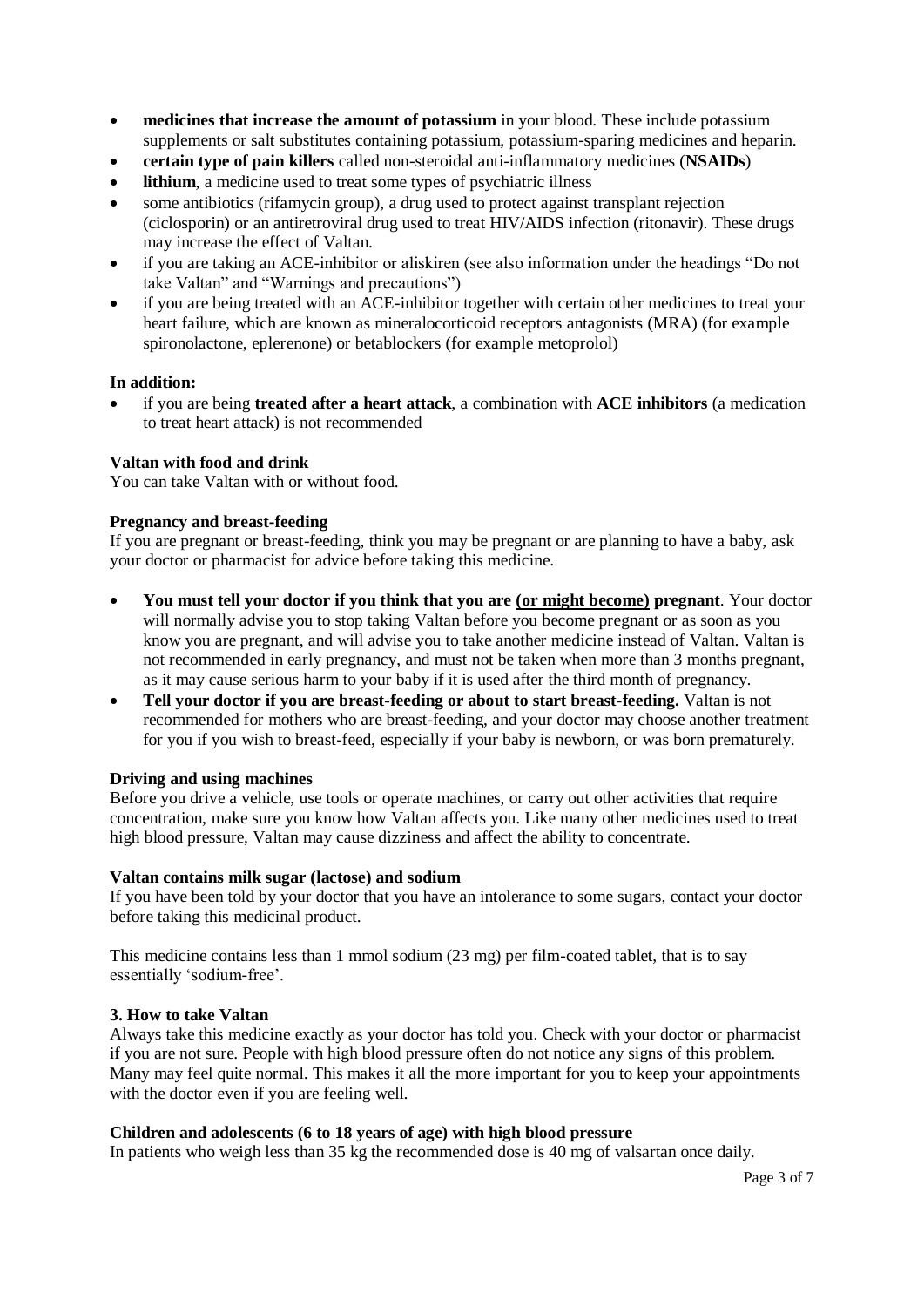In patients who weigh 35 kg or more the recommended starting dose is 80 mg of valsartan once daily. In some cases, your doctor may prescribe higher doses (the dose can be increased to 160 mg and to a maximum of 320 mg).

**Adult patients after a recent heart attack:** After a heart attack, the treatment is generally started as early as after 12 hours, usually at a low dose of 20 mg twice daily. You obtain the 20 mg dose by dividing the 40 mg tablet. Your doctor will increase this dose gradually over several weeks to a maximum of 160 mg twice daily. The final dose depends on what you as an individual patient can tolerate.

Valtan can be given together with other treatment for heart attack, and your doctor will decide which treatment is suitable for you.

**Adult patients with heart failure:** Treatment starts generally with 40 mg twice daily. Your doctor will increase the dose gradually over several weeks to a maximum of 160 mg twice daily. The final dose depends on what you as an individual patient can tolerate.

Valtan can be given together with other treatment for heart failure, and your doctor will decide which treatment is suitable for you.

Method of administration

You can take Valtan with or without food. The tablet can be divided into equal doses. Swallow Valtan with a glass of water.

Take Valtan at about the same time each day.

### **If you take more Valtan than you should**

If you experience severe dizziness and/or fainting, contact your doctor immediately and lie down. If you have accidentally taken too many tablets, contact your doctor, pharmacist, or hospital.

#### **If you forget to take Valtan**

If you forget to take a dose, take it as soon as you remember. However, if it is almost time for your next dose, skip the dose you missed.

Do not take a double dose to make up for a forgotten dose.

#### **If you stop taking Valtan**

Stopping your treatment with Valtan may cause your disease to get worse. Do not stop taking your medicine unless your doctor tells you to.

If you have further questions on the use of this medicine, ask your doctor or pharmacist.

#### **4. Possible side effects**

Like all medicines, this medicine can cause side effects, although not everybody gets them.

### **Some symptoms need immediate medical attention:**

You may experience symptoms of angiooedema (a specific allergic reaction), such as

- swollen face, lips, tongue or throat
- difficulty in breathing or swallowing
- hives, itching

**If you get any of these, see a doctor immediately.**

### **Side effects include:**

### **Common (may affect up to 1 in 10 people)**

- dizziness
- low blood pressure with or without symptoms such as dizziness and fainting when standing up
- decreased kidney function (signs of renal impairment)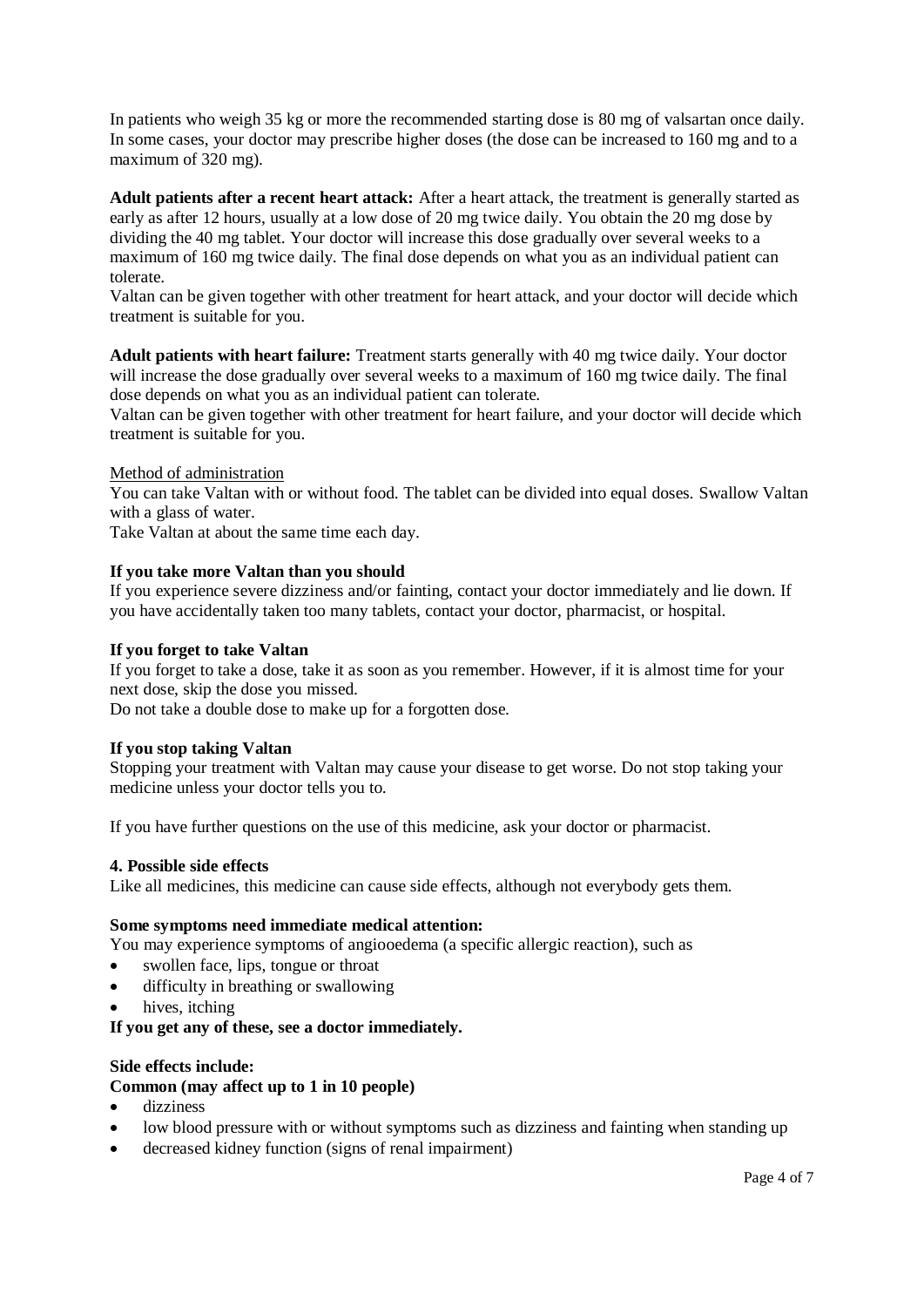## **Uncommon (may affect up to 1 in 100 people)**

- angiooedema (see section "Some symptoms need immediate medical attention")
- sudden loss of consciousness (syncope)
- spinning sensation (vertigo)
- severely decreased kidney function (signs of acute renal failure)
- muscle spasms, abnormal heart rhythm (signs of hyperkalaemia)
- breathlessness, difficulty breathing when lying down, swelling of the feet or legs (signs of cardiac failure)
- headache
- $\bullet$  cough
- abdominal pain
- nausea
- diarrhoea
- tiredness (fatigue)
- weakness (asthenia)

# **Not known (frequency cannot be estimated from the available data)**

- allergic reactions with rash, itching and hives; symptoms of fever, swollen joints and joint pain, muscle pain, swollen lymph nodes and/or flu-like symptoms may occur (signs of serum sickness)
- purplish-red spots, fever, itching (signs of inflammation of blood vessels also called vasculitis)
- unusual bleeding or bruising (signs of thrombocytopenia)
- muscle pain (myalgia)
- fever, sore throat or mouth ulcers due to infections (symptoms of low level of white blood cells also called neutropenia)
- decrease of level of haemoglobin and decrease of the percentage of red blood cells in the blood (which can lead to anaemia in severe cases)
- increase of level of potassium in the blood (which can trigger muscle spasms and abnormal heart rhythm in severe cases)
- elevation of liver function values (which can indicate liver damage) including an increase of bilirubin in the blood (which can trigger yellow skin and eyes in severe cases)
- increase of level of blood urea nitrogen and increase of level of serum creatinine (which can indicate abnormal kidney function)
- low level of sodium in the blood (which can trigger tiredness, confusion, muscle twitching and/or convulsions in severe cases)

The frequency of some side effects may vary depending on your condition. For example, side effects such as dizziness, and decreased kidney function, were seen less frequently in adult patients treated with high blood pressure than in adult patients treated for heart failure or after a recent heart attack.

Side effects in children and adolescents are similar to those seen in adults.

### Reporting of side effects

If you get any side effects, talk to your doctor or pharmacist. This includes any possible side effects not listed in this leaflet. You can also report side effects directly via HPRA Pharmacovigilance, Earlsfort Terrace, IRL - Dublin 2; Tel: +353 1 6764971; Fax: +353 1 6762517. Website: [www.hpra.ie;](http://www.hpra.ie/) E-mail: [medsafety@hpra.ie.](mailto:medsafety@hpra.ie) By reporting side effects you can help provide more information on the safety of this medicine.

# **5. How to store Valtan**

Keep this medicine out of the sight and reach of children.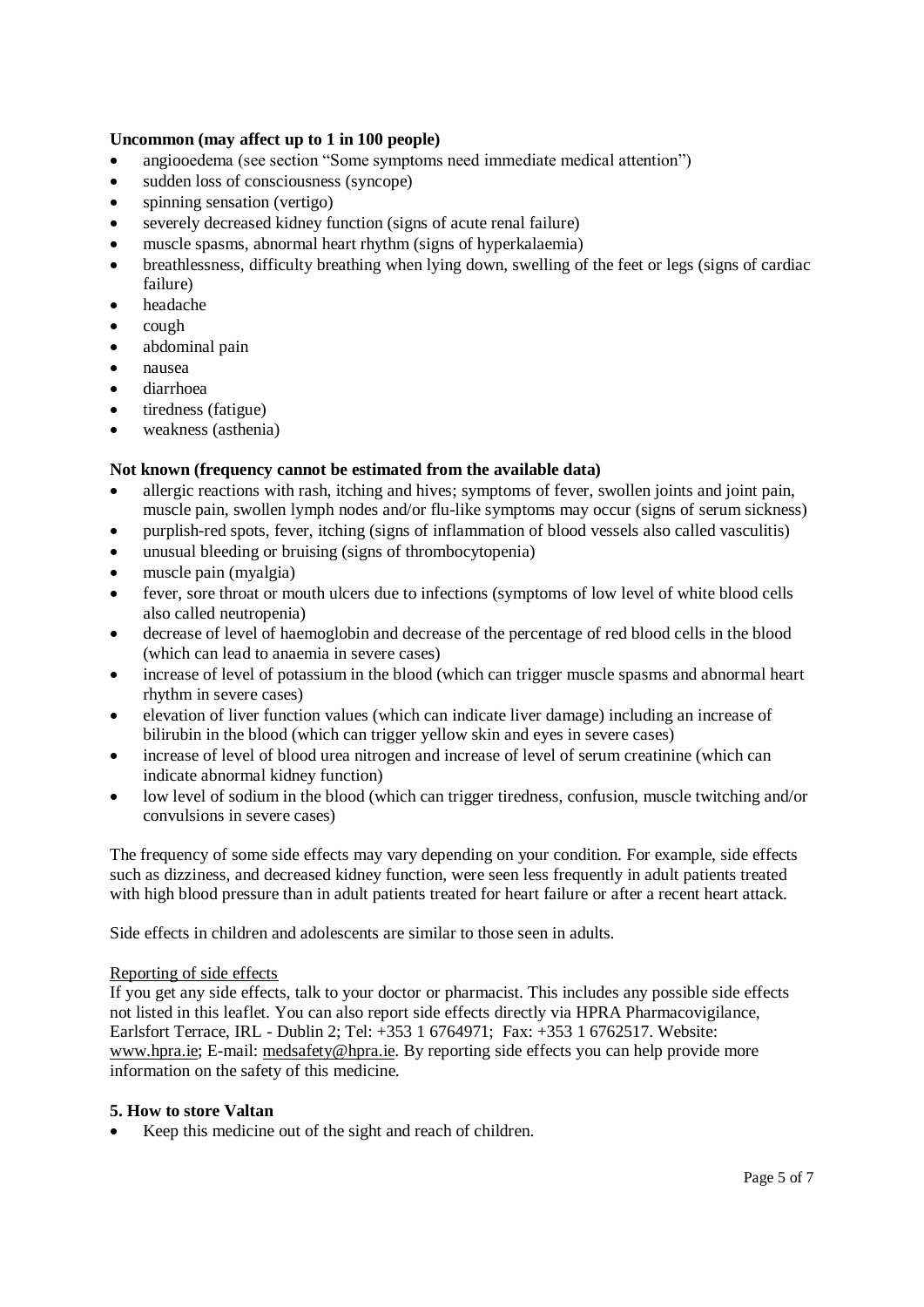- Do not use this medicine after the expiry date which is stated on the pack. The expiry date refers to the last day of that month.
- Do not use this medicine if you notice that the pack is damaged or shows signs of tampering.
- Do not store Valtan above 30°C.
- Do not throw away any medicines via wastewater or household waste. Ask your pharmacist how to throw away medicines you no longer use. These measures will help protect the environment.

#### **6. Contents of the pack and other information What Valtan contains**

The active substance is valsartan.

Each Valtan 40 mg film-coated tablet contains 40 mg valsartan.

The other ingredients in the tablet core are:

- Lactose monohydrate
- Cellulose, powdered
- Hypromellose
- Croscarmellose sodium
- Silica, anhydrous colloidal
- Magnesium stearate

The other ingredients in the film coating are:

- Hypromellose
- Macrogol 8000
- $\bullet$  Titanium dioxide (E171)
- Talc
- $\bullet$  Iron oxide yellow (E172)

### **What Valtan looks like and contents of the pack**

Valtan 40 mg film-coated tablets are yellow, round and biconvex in shape. They have a score line on both sides. The tablet can be divided into equal doses.

Valtan 40 mg film-coated tablets are packaged in PVC/PVDC aluminium blister packs containing 10, 14, 28, 30, 50, 56, 90 and 98 tablets.

Not all pack sizes may be marketed.

### **Marketing Authorisation Holder**

Clonmel Healthcare Ltd, Waterford Road, Clonmel, Co. Tipperary, Ireland

For any information about this medicine, please contact the Marketing Authorisation Holder.

### **Manufacturers**

Centrafarm Services BV, Nieuwe Donk 9, 4879 AC Etten Leur, The Netherlands Clonmel Healthcare Ltd, Waterford Road, Clonmel, Co. Tipperary, Ireland Eurogenerics N.V., Heizel Esplanade Heysel b 22, B-1020 Brussels, Belgium LAMP S. Prospero S.p.A., Via della Pace, 25/A, I-41030 San Prospero (Modena), Italy STADA Arzneimittel AG, Stadastr. 2-18, D-61118 Bad Vilbel, Germany STADA Arzneimittel GmbH, Muthgasse 36/2, A-1190 Wien, Austria

**This medicinal product is authorised in the Member States of the EEA under the following names:**